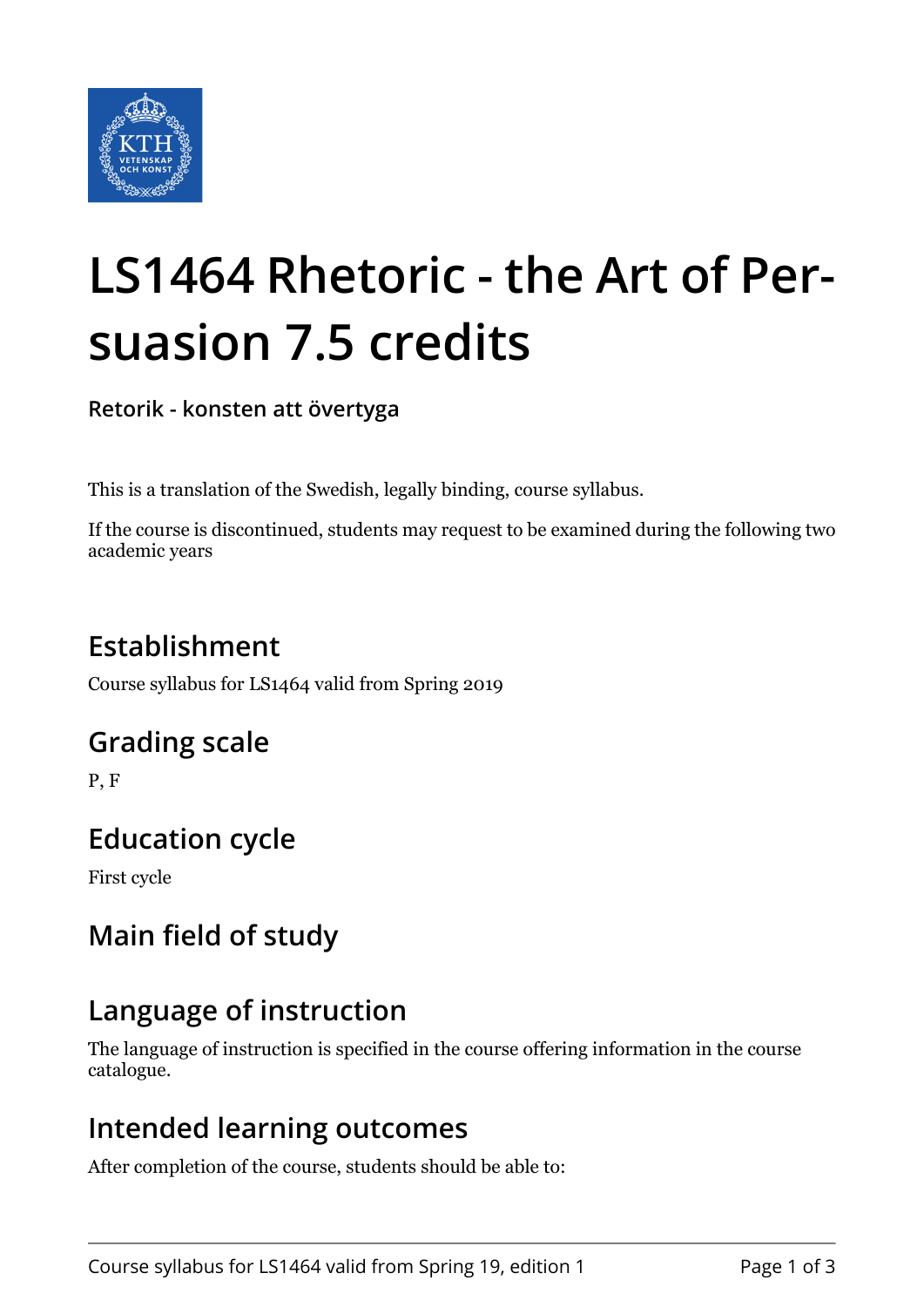- speak before an audience in a well-formulated, structured and persuasive way, as well as have the ability to adapt, present, and vary their message according to the rhetorical situation
- be familiar with the most common classical rhetorical strategies, and be able to use these to interpret, analyse, compare and critically examine various rhetorical objects
- reflect on their own and others´ use of different means of persuasion and the consequences this may have for the individual, for society, and for democracy
- understand the value and importance of changes of perspective in communication with regard to the situation and the audience´s understanding, which also includes the ability to communicate their own field of expertise to laymen.
- work with speaking and writing as processes, which also includes the ability to give and take constructive criticism and use this when revising their own speeches and texts.

#### **Course contents**

The course deals with:

\* some important theoretical approaches, such as rhetorical situation, modes of persuasion, argumentation strategies and argumentation topics

\* practical tools for preparing, structuring, formulating, memorising and presenting different kinds of speeches and presentations

\* rhetorical strategies for verbal and non-verbal communication, argumentation and for coping with nervousness

Oral tasks include various types of speeches and presentations, both individually and in groups, as well as a debate. Written tasks include a written reflection of the student's own performance as well as an analysis of a rhetorical object (e.g., a speech, a lecture, or an image).

# **Disposition**

The course covers rhetorical theory, practice, and analysis of but focuses on practical exercises of oral presentations. These are varied with rhetorical analyses of written and oral examples, as well as simple written exercises. Since the course intends to prepare the student for future oral tasks, certain tasks are designed to relate to the communicative challenges that KTH students face during their study programme and in their future profession.

The course is based on both classical rhetorical theories and current research on, for example, non-verbal communication, rhetorical situation, and argumentation theory. The course covers a number of key theoretical concepts, such as rhetorical situation, argumentation theory and modes of persuasion, and how these can be used, both in order to understand in what ways messages can be convincingly designed in different situations, and in order to develop the ability to formulate well-structured and convincing messages in different situations. The student also practices taking a critical approach to how different means of persuasion can be used, and students continuously discuss issues concerning the ethical dimensions and the democratic potential of rhetoric.